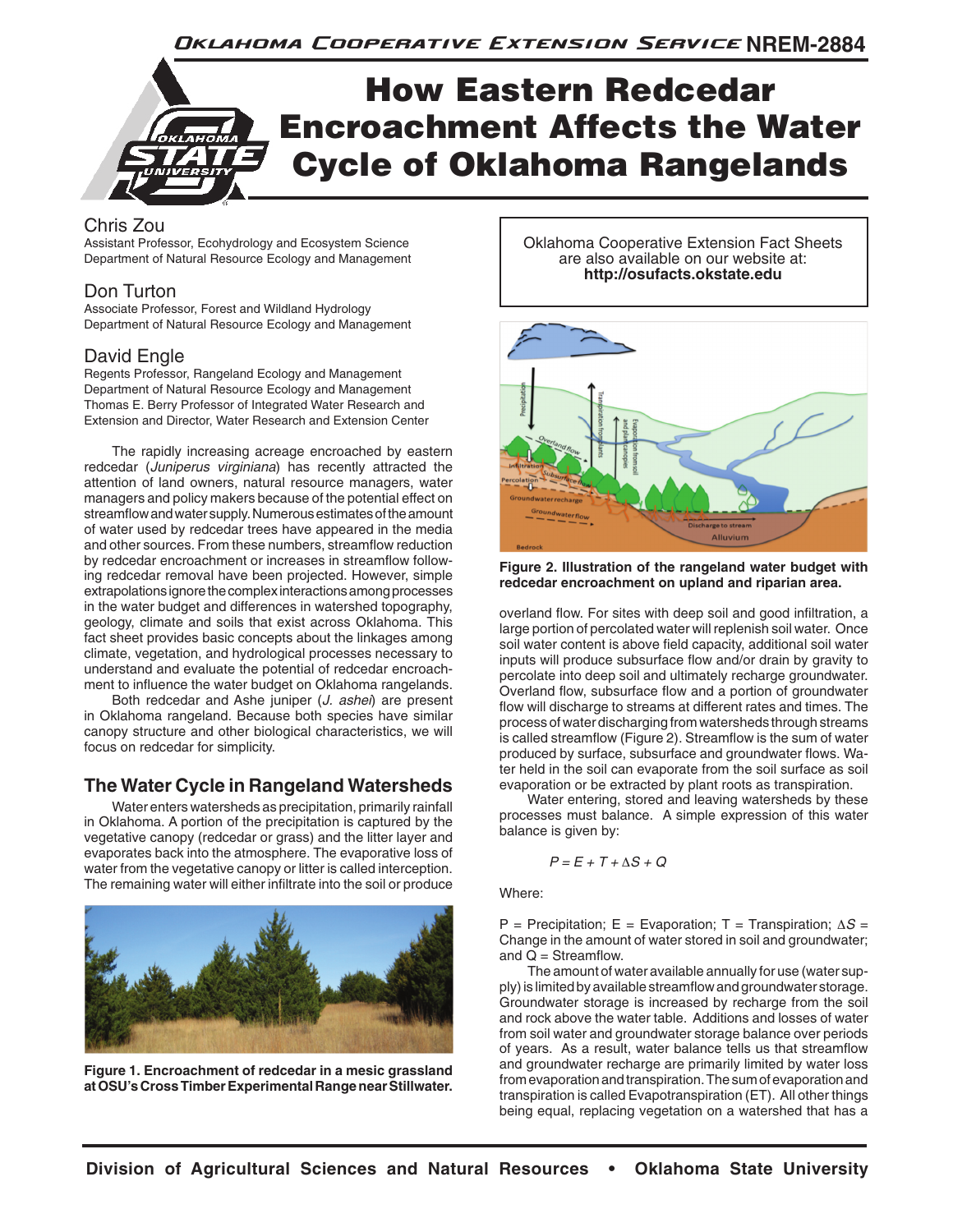low rate of ET with vegetation that has a high rate of ET, will accordingly, result in a decrease in streamflow or groundwater recharge or both. Numerous watershed experiments conducted around the world have confirmed this result. However, the magnitude and persistence of the change is highly variable.

If redcedar encroachment increases ET, it will reduce streamflow and water supply. Potential increases in ET could occur because, 1) redcedar might transpire more soil water than herbaceous plants because it is an evergreen plant that potentially transpires year-round and possesses a more extensive and deeper root system than herbaceous plants that can access a greater volume of soil water or perhaps the water table; and 2) evaporation might increase because rainfall intercepted by the redcedar tree crowns is greater than rainfall intercepted by herbaceous plants.

The extent to which redcedar encroachment might increase ET and reduce streamflow and groundwater recharge depends on numerous factors including amount of annual and seasonal precipitation, topography, soil type, soil depth, and extent of redcedar cover. Our understanding of the effects of woody plant encroachment on the rangeland water budget in Oklahoma is based primarily on research conducted in other regions such as the Edwards Plateau in Texas. However, using the water balance approach and applying knowledge of hydrologic processes, we can deduce how redcedar encroachment might affect streamflow and groundwater recharge in Oklahoma rangelands (Table 1).

# **How Changing from Grass to Redcedar Affects Streamflow and Groundwater Recharge**

In general, the percentage of precipitation lost back to the atmosphere (also called the ET/P ratio) from watersheds is greater with woody vegetation than it is for grass at a given site and climate (Figure 3). The difference between woody vegetation and the grass ET/P ratios is a good estimate of the potential decrease in streamflow or groundwater recharge that could occur following redcedar encroachment. Conversely, the



**Figure 3. The general relationship between ET/P and annual precipitation developed for woody and non-woody (grass) plants from over 250 watersheds worldwide superimposed on the Oklahoma precipitation map. The two lines represent the percent of precipitation evaporated (also called the ET/P ratio) from watersheds for woody vegetation and grass cover at a given site and climate. The difference between the woody vegetation and grass lines represents a potential increase in ET that may occur following redcedar encroachment. A corresponding loss in streamflow and groundwater recharge may occur as a result if ET is higher.**

**Table 1. Factors that influence watershed hydrologic processes and water budget as a result of redcedar encroachment.**

| Water budget component                             | Effect of redcedar encroachment                                                                                                                                                | Probable impact on component                          |
|----------------------------------------------------|--------------------------------------------------------------------------------------------------------------------------------------------------------------------------------|-------------------------------------------------------|
| Evaporation (E)                                    | Leaf area increases and is present year-round<br>Grass cover decreases<br>Litter cover increases/or decreases<br>Bare soil decrease/or increase                                | increases                                             |
| Transpiration (T)                                  | Increase in total leaf area (combining<br>redcedar and grass leaf areas)<br>Year-round transpiration by redcedar                                                               | increases                                             |
| Soil water and<br>groundwater storage $(\Delta S)$ | Deeper rooting system of redcedar captures<br>more water                                                                                                                       | decreases                                             |
| Groundwater recharge                               | Deeper rooting system of redcedar captures<br>more water                                                                                                                       | decreases                                             |
| Streamflow (Q)                                     |                                                                                                                                                                                |                                                       |
| Overland flow                                      | Herbaceous cover decreases<br>Litter cover, and infiltration rate likely reduced<br>on semiarid sites<br>Litter cover, and infiltration rate likely increase<br>on mesic sites | increase on semiarid sites<br>decrease on mesic sites |
| Subsurface flow                                    | Increase in infiltration rate on mesic site<br>Increase in macropores                                                                                                          | increases                                             |
| <b>Baseflow</b>                                    | Deeper rooting system<br>Access to groundwater on alluvial soils                                                                                                               | decreases                                             |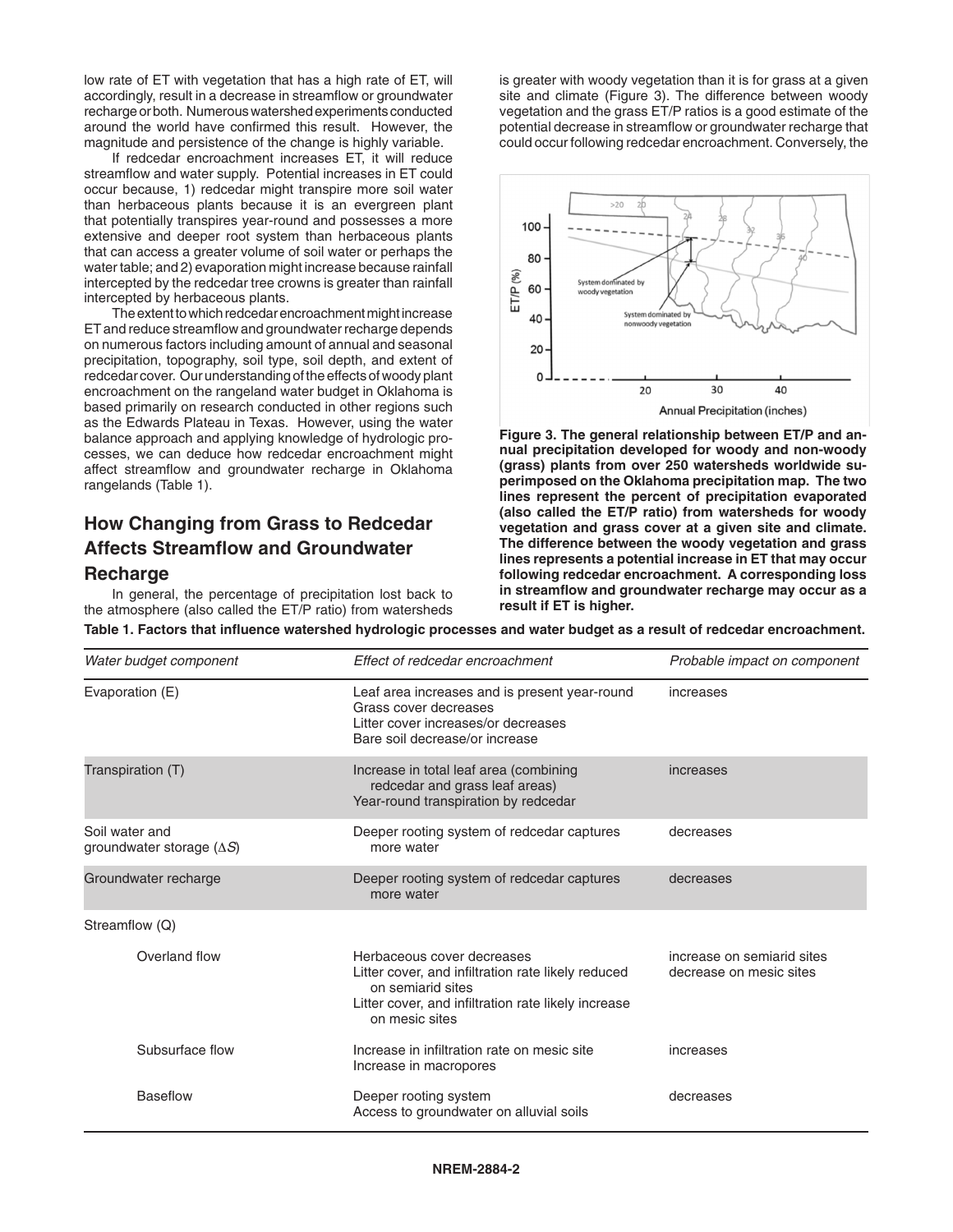difference in ET/P ratios also is a good estimate of the potential increase in streamflow and groundwater recharge following redcedar removal. The actual decrease in streamflow and groundwater recharge is also a function of site characteristics and annual rainfall. The ET/P ratios of grass and woody vegetation are almost equal in arid (P is less than 14 inches) lands of Oklahoma. In other words, evaporative demand is so high and rainfall so low in arid lands, it may make little difference for streamflow and groundwater recharge no matter what type of vegetation is present. On semi-arid lands of Oklahoma ( $P = 14$  inches to 30 inches) the difference between the grass and woody vegetation ET/P ratios is greater than in arid lands, but not as great as in semi-humid (P is greater than 30 inches) lands (Figure 3). Therefore, the magnitude of the potential reduction in streamflow and groundwater recharge due to redcedar encroachment is greater on wetter regions of Oklahoma than in semi-arid regions.

In a relative sense, a small increase in ET on semi-arid lands resulting from redcedar encroachment represents a large percentage decrease in streamflow or groundwater recharge. For example, in western Oklahoma (area pointed to by arrows in Figure 3) on land that receives 26 inches average annual precipitation, a 7 percent increase in the ET/P (about ½ the difference between woody and grass ET/P lines) translates to a decrease of 1.2 inches in streamflow. This is equal to a 60 percent reduction in the current average annual streamflow (2 inches).

It should be noted the differences between ET/P between woody vegetation and grass shown in Figure 3 represent a maximum. In reality, it is likely the magnitude of increased ET resulting from redcedar encroachment will translate into a much lower magnitude decrease in streamflow and groundwater recharge due to other complicating factors.

## **Knowledge Limitations, Hydrologic Interactions, Climate and Other Complicating Factors**

The simple water balance approach and the ET/P ratios discussed above provide a general concept of how much streamflow and groundwater recharge may decrease following redcedar encroachment or conversely, the increase in streamflow and groundwater recharge following redcedar removal. However, there are complicating factors that are not accounted for in these approaches that determine the magnitude and persistence of the effects of redcedar encroachment on streamflow and groundwater recharge for a particular watershed.

#### **Extent and pattern of redcedar encroachment**

Redcedar encroachment is patchy rather than spatially uniform across the landscape. This complicates quantifying the effect of redcedar on streamflow and groundwater recharge because watersheds may be partially encroached by redcedar with mixtures of different ages and canopy structures. The greatest effect of encroachment on streamflow and groundwater recharge would likely be in watersheds that are 100 percent covered by redcedar. This may occur on small watersheds (a few acres), but not throughout river basins.

#### **Land Use: Past and current**

The influence of redcedar encroachment on streamflow might be obscured by changes in land use and land cover. In Oklahoma, significant land-use change, especially cropland set-aside from the Conservation Reserve Program, concomitant to redcedar encroachment also might influence streamflow and groundwater recharge either positively or negatively.

Streamflow from watersheds that were highly degraded in the past may be dominated by overland flow. Overland flow

generates high quantities of streamflow, but at the expense of plant available soil water and groundwater recharge. As these watersheds recover, both redcedar and grass will improve infiltration capacity of soil, resulting in an increase in ET as more water enters the soil where it can be transpired. This may be a desirable outcome if the goal is to increase groundwater recharge in watersheds that have an important aquifer. Old terrace systems on go-back lands in Oklahoma can affect overland and subsurface flow and further complicate the effects of redcedar encroachment.

#### **Climate**

If redcedar encroachment has influenced Oklahoma's water resources, it has gone largely unnoticed. A complicating factor is that precipitation in the past 20 years to 30 years, which coincided with the rapid expansion of redcedar in Oklahoma rangeland, has for most years been above normal. The effect of redcedar encroachment may become more apparent and important under average and below-average precipitation that characterize projected climatic scenarios for the next 20 years to 100 years.

#### **Vegetation characteristics and physiology**

It might seem logical that redcedar is a water waster and uses (transpires) more water than grass (during the same time period). We have no supporting data indicating redcedar has a higher transpiration rate during the growing season than other tree species or grass. In fact, some preliminary studies showed that leaf level transpiration rate is much lower in redcedar than grass species. Actual ET is largely a function of available energy (solar), leaf area, and soil water. During periods of high evaporative demand and low soil water content both redcedar and grass will transpire at a low rate. Such conditions commonly occur across Oklahoma during the summer.

#### **Soils, geology and topography**

Soil affects many of the hydrologic processes that control the rates, quantities and timing of streamflow and groundwater recharge from watersheds. Soil texture determines in part the amount of plant-available water per unit depth available for transpiration. It also determines rates of infiltration and percolation. Coarse texture soils have low plant available water capacity per unit depth compared to fine texture soils.

Soil depth determines in part the total amount of water that is available for transpiration. In shallow soils, the roots of both grass and redcedar may occupy the entire soil profile. As a result, soils dry out quickly during the growing season and there may be little or no difference between water use by redcedar and grass. Some studies suggest the conversion of Ashe Juniper encroached watersheds in the Edwards Plateau of south-central Texas resulted in little or no increase in streamflow. In deep soils, redcedar may use more water if the deep root system can reach and utilize water that the shallow root system of some grasses cannot reach, but this might depend on grass species.

In situations where the water table is near the surface such as along the edges of wetland, ponds and streams, redcedar (and other trees) may use considerable quantities of water. The extensive root system of redcedar will be able to tap into shallow water tables that shallow-rooted grasses do not reach.

### **Lack of water budget and removal experiments at the watershed scale**

Finally, perhaps our greatest limitation in understanding the effects of redcedar encroachment on the water budget and supply is a lack of data from water budget and removal experiments at the watershed scale in Oklahoma. The impact